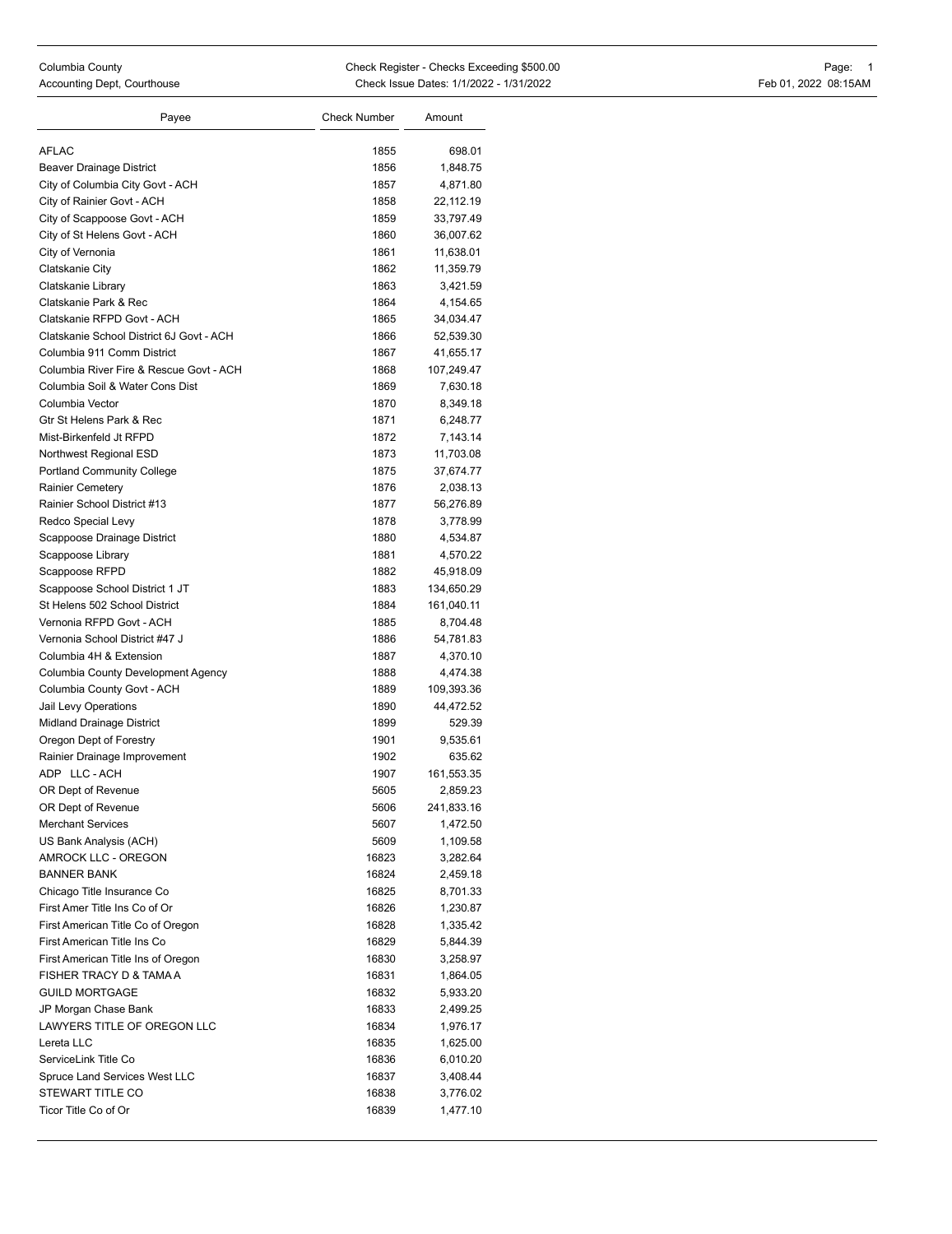| Payee                                    | <b>Check Number</b> | Amount     |
|------------------------------------------|---------------------|------------|
|                                          |                     |            |
| Ticor Title Co of Oregon                 | 16840               | 4,942.24   |
| WFG National Title Ins Co Beaverton      | 16841               | 6,252.43   |
| WFG NATIONAL TITLE INS CO PORTLAND       | 16842               | 4,483.73   |
| Chicago Title Co of Oregon               | 16847               | 807.89     |
| DUKE HORACE O JR & NANCY B               | 16851               | 1,186.06   |
| First American Title Co of Ore           | 16853               | 2,214.04   |
| <b>FURLOW CRIS</b>                       | 16855               | 3,198.40   |
| <b>INROADS CREDIT UNION</b>              | 16856               | 934.09     |
| <b>ISAACS HANNAH K</b>                   | 16857               | 585.07     |
| KANE JESSE W & KRISTI M                  | 16858               | 1,405.75   |
| MALLOY DONALD J & REBECCA E              | 16863               | 1,678.12   |
| <b>MILSTIEN AARON</b>                    | 16866               | 596.57     |
| MOLLENHOUR SCOTT & CHRISTINE A           | 16867               | 2,736.90   |
| MORTGAGE CONNECT                         | 16868               | 3,094.11   |
| NIEDERKORN LIVING TRUST                  | 16871               | 2,174.16   |
| NORTHWEST QSR RE OWNER II LLC            | 16873               | 1,588.91   |
| <b>OHM Equity Partners LLC</b>           | 16874               | 6,520.65   |
| Old Republic Title Co of Oregon          | 16875               | 3,592.59   |
| Rocket Mortgage                          | 16877               | 1,048.85   |
| RYAN TERR E & KIMBERLIE J                | 16878               | 687.84     |
| ServiceLink Title Co                     | 16879               | 4,499.25   |
| <b>SUTFIN MATT</b>                       | 16882               | 3,669.43   |
| Ticoar Title Co - Lake Oswego            | 16883               | 874.12     |
| <b>Ticor Title Scappoose</b>             | 16884               | 4,655.94   |
| Vantage Point Title Inc                  | 16887               | 1,794.47   |
| <b>WELLER JASON M</b>                    | 16888               | 5,361.09   |
| <b>WFG Lender Services LLC</b>           | 16889               | 3,217.50   |
| WFG National Title Ins co                | 16890               | 2,698.43   |
| <b>WFG National Title Ins Co</b>         | 16891               | 2,340.74   |
| Corelogic Tax Services                   | 16893               | 65,625.55  |
| AFSCME Oregon Council 75                 | 146143              | 3,367.70   |
| AFSCME Union Local #697                  | 146144              | 1,195.04   |
| Allegiance Benefit Plan Management- Inc  | 146145              | 5,535.96   |
| C.C.D.S.A.                               | 146147              | 3,040.00   |
| Kaiser Foundation Health Plan            | 146150              | 317,936.20 |
| Mutual of Omaha                          | 146151              | 6,696.23   |
| Nationwide Retirement Solution           | 146152              | 36,537.03  |
| Principal Life Insurance Company         | 146154              | 11,985.52  |
| Willamette Dental Insurance Inc          | 146158              | 5,258.75   |
| Absolute Ductless HVAC Inc               | 146159              | 5,085.00   |
| Axon Enterprise- Inc                     | 146163              | 2,004.00   |
| Beaver Tree Service, Inc.                | 146165              | 3,300.00   |
| <b>Bemis Printing</b>                    | 146166              | 1,372.30   |
| Canon Financial Services- Inc            | 146169              | 1,888.95   |
| <b>Cardinal Staffing Services</b>        | 146170              | 31,930.33  |
| CenturyLink, Seattle                     | 146172              | 740.51     |
| Columbia Body Manufacturing              | 146174              | 5,990.00   |
| Columbia River PUD                       | 146176              | 6,510.37   |
| Control Solutions, Inc.                  | 146179              | 732.00     |
| Cowlitz County Juvenile Dept.            | 146181              | 4,623.00   |
| Day Wireless Management                  | 146187              | 1,857.80   |
| Dept of Administrative Service           | 146188              | 1,116.18   |
| EnviroTech Services Inc                  | 146190              | 5,181.90   |
| <b>Facilities Management Express LLC</b> | 146191              | 787.50     |
| Goodyear Tire and Rubber Co.             | 146195              | 1,168.08   |
| <b>GRAINGER III</b>                      | 146196              | 1,233.38   |
| Home Depot Credit Services III           | 146200              | 707.00     |
| Keefe Commissary Network                 | 146208              | 2,123.40   |
|                                          |                     |            |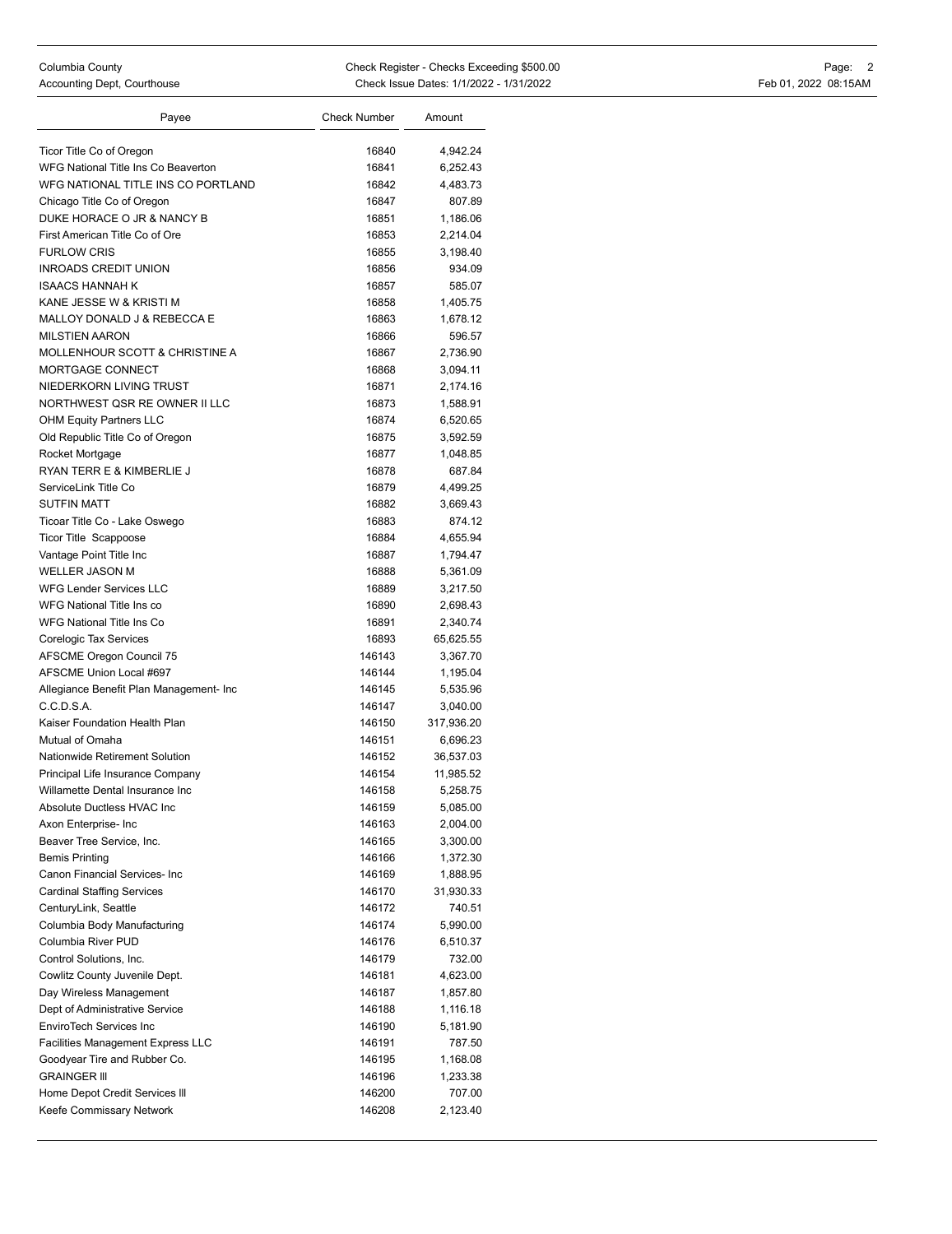| Payee                                                        | <b>Check Number</b> | Amount             |
|--------------------------------------------------------------|---------------------|--------------------|
|                                                              |                     |                    |
| Lamar Companies                                              | 146211              | 2,300.00           |
| Les Schwab Warehouse Center<br>Moore lacofano Goltsman, Inc. | 146214<br>146216    | 7,071.85           |
|                                                              |                     | 4,530.00           |
| Ogletree, Deakins, Nash, Smoak & Stewart                     | 146220              | 1,785.00           |
| Oregon State Police<br>Pro Automotive & Diesel               | 146224              | 1,335.00           |
|                                                              | 146231              | 810.02             |
| Quadient Inc<br>Ramos Yard Maintenance LLC                   | 146232<br>146233    | 768.00<br>1,200.00 |
| Safequard Fire Extinquisher Svc                              |                     |                    |
| Securus Technologies- Inc                                    | 146235<br>146237    | 500.00<br>2,500.00 |
| SHI International Corp                                       | 146239              | 15,415.65          |
| Structured Communication Systems- Inc                        | 146241              | 6,223.27           |
| Suburban Propane                                             | 146242              | 884.54             |
| Summit Supply LLC                                            | 146243              | 1,989.00           |
| Sunset Auto Parts Inc                                        | 146244              | 11,833.53          |
| SYNCB/AMAZON                                                 | 146245              | 3,662.68           |
| <b>Tangent Computers</b>                                     | 146247              | 545.00             |
| Trotter & Morton Facility Svc of PNW                         | 146251              | 2,270.00           |
| Vernonia Auto Parts                                          | 146254              | 1,254.44           |
| <b>Wellpath LLC</b>                                          | 146257              | 62,607.60          |
| Winterbrook Planning                                         | 146258              | 21,407.25          |
| Ziply Fiber LLC                                              | 146259              | 629.53             |
| Ace Hardware                                                 | 146261              | 1,252.00           |
| American Property Management                                 | 146263              | 582.83             |
| <b>AT&amp;T Mobility</b>                                     | 146264              | 2,208.15           |
| Bob Barker Company Inc                                       | 146266              | 1,156.82           |
| <b>Cardinal Staffing Services</b>                            | 146269              | 17,459.67          |
| CenturyLink, Seattle                                         | 146270              | 555.96             |
| CIS - Lockbox                                                | 146272              | 1,474.48           |
| City of Scappoose                                            | 146275              | 707.54             |
| City of St Helens - Water Dept.                              | 146277              | 9,746.04           |
| City of St. Helens                                           | 146278              | 3,340.00           |
| Clatskanie RFPD                                              | 146281              | 7,828.78           |
| Columbia Comm. Mental Health                                 | 146283              | 3,129.88           |
| Columbia Health Services                                     | 146284              | 8,136.77           |
| Columbia River PUD                                           | 146285              | 6,434.79           |
| <b>Comcast Corporation</b>                                   | 146287              | 3,813.26           |
| <b>Community Action Team</b>                                 | 146288              | 26,980.58          |
| Country Media- Inc                                           | 146289              | 637.05             |
| Department of Human Services                                 | 146294              | 925.00             |
| Goodyear Tire and Rubber Co.                                 | 146301              | 1,768.08           |
| Government Portfolio Advisors, LLC                           | 146302              | 2,500.00           |
| Hudson Garbage Service - 2046                                | 146303              | 684.32             |
| Keefe Commissary Network                                     | 146306              | 2,638.25           |
| Lawrence Oil Company                                         | 146310              | 11,129.77          |
| Life-Assist, Inc.                                            | 146311              | 1,717.31           |
| Mist-Birkenfeld RFPD                                         | 146312              | 24,510.30          |
| Modus Technology, Inc.                                       | 146313              | 3,362.37           |
| <b>MTR Western LLC</b>                                       | 146314              | 42,630.07          |
| Old Jack Properties, Inc.                                    | 146318              | 1,470.25           |
| Oregon Dept of Environmental Quality                         | 146320              | 1,200.00           |
| Oregon State Sheriff's Assoc                                 | 146322              | 959.00             |
| Outdoor-Fit Exercise Systems, Inc.                           | 146323              | 4,885.00           |
| <b>PLATT</b>                                                 | 146326              | 647.74             |
| Pro Automotive & Diesel                                      | 146327              | 3,973.01           |
|                                                              | 146332              | 4,500.00           |
| Securus Technologies- Inc                                    |                     |                    |
| Snyder Roofing of OR LLC                                     | 146334              | 3,800.50           |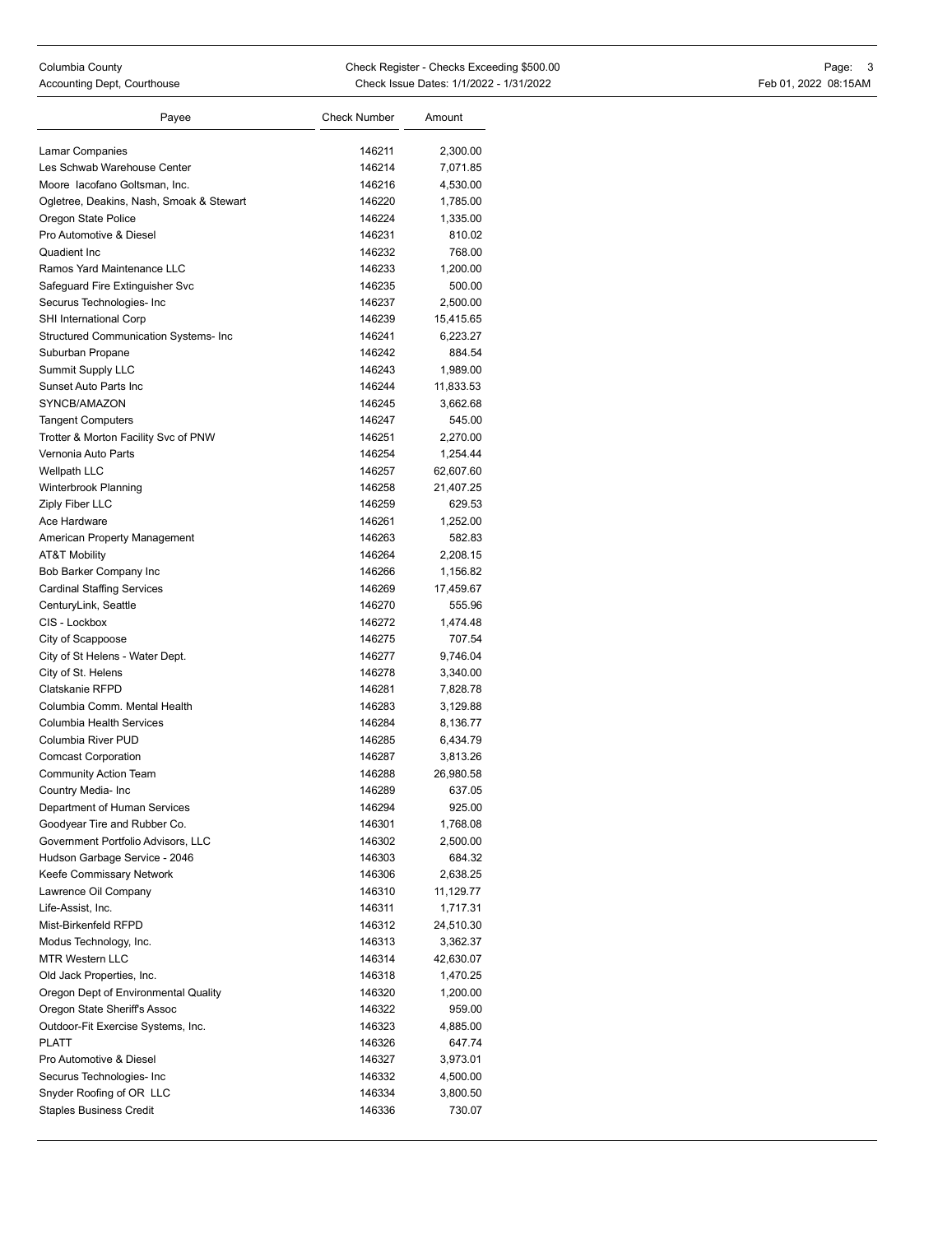| Payee                                                | <b>Check Number</b> | Amount                |
|------------------------------------------------------|---------------------|-----------------------|
| <b>Summit Supply LLC</b>                             | 146337              | 1,728.00              |
| Sunset Auto Parts Inc                                | 146338              | 690.26                |
| <b>Superior Tire Service</b>                         | 146340              | 1,242.00              |
| The Home Depot Pro-SupplyWorks                       | 146342              | 841.28                |
| Thomson Reuters - West Payment Center                | 146343              | 869.73                |
| <b>Trinity Services Group Inc</b>                    | 146344              | 24,238.81             |
| Wasco County Landfill, Inc.                          | 146349              | 51,097.19             |
| Waste Connections of Oregon                          | 146350              | 59,703.50             |
| <b>Wellpath LLC</b>                                  | 146352              | 62,607.60             |
| Wilcox & Flegel                                      | 146354              | 6,550.92              |
| Zumar Industries, Inc.                               | 146356              | 9,979.59              |
| Dawson, Mason                                        | 146358              | 737.19                |
| Accurate Electric Unlimited- Inc                     | 146359              | 19,679.77             |
| ADP-LLC                                              | 146361              | 2,837.14              |
| <b>ALLDATA LLC</b>                                   | 146362              | 1,500.00              |
| CalPortland Company                                  | 146368              | 2,991.26              |
| <b>Cardinal Staffing Services</b>                    | 146369              | 15,906.16             |
| Caselle-Inc                                          | 146371              | 3,950.00              |
|                                                      | 146372              |                       |
| CenturyLink, Seattle<br>Columbia County Legal Aid    | 146374              | 3,055.05<br>27,550.00 |
| Columbia River Fire & Rescue                         | 146375              | 992.32                |
| Columbia River PUD                                   | 146376              | 820.16                |
|                                                      |                     |                       |
| Comcast Cable City of Industry                       | 146377              | 629.61                |
| Country Media- Inc<br>David Evans and Associates Inc | 146378              | 2,058.00              |
| <b>ECONorthwest</b>                                  | 146381              | 4,915.24              |
| <b>EnviroTech Services Inc</b>                       | 146385<br>146386    | 815.75                |
| <b>Granicus LLC</b>                                  |                     | 5,263.11              |
| Guardian RFID                                        | 146389              | 8,596.09              |
|                                                      | 146390              | 11,900.00             |
| Iron Mountain Records Mgmt.<br><b>ISSQUARED Inc</b>  | 146392<br>146393    | 599.28                |
| Keefe Commissary Network                             | 146394              | 1,627.71              |
| Loomis                                               | 146398              | 2,051.50<br>766.62    |
|                                                      | 146401              |                       |
| Malcolm, Dara                                        | 146405              | 2,000.00              |
| Nelson Truck Equipment Co.- Inc<br>Norix Group Inc   | 146406              | 1,367.85              |
| Office Furniture Direct LLC                          | 146412              | 5,402.43              |
| Oregon Dept of Revenue                               | 146415              | 7,080.00              |
| Oregonian Media Group                                | 146417              | 12,091.73<br>1,451.93 |
| Pagefreezer Software, Inc.                           | 146419              |                       |
| Pamplin Media Group                                  | 146420              | 2,638.00<br>2,103.00  |
| Paradigm Software                                    | 146421              | 5,710.24              |
| Paulson Printing                                     | 146423              | 620.90                |
| Peterson Machinery Co.                               | 146425              | 512.11                |
| QCL Inc                                              | 146429              | 846.00                |
| Quadient Finance USA Inc                             | 146430              | 948.00                |
| Quadient Leasing USA Inc                             | 146431              | 553.92                |
| Rebuilding & Hardfacing                              | 146433              | 1,959.00              |
| Securus Technologies- Inc                            | 146439              | 5,000.00              |
| Stansbury Management Inc                             | 146441              | 682.10                |
| <b>Structured Communication Systems- Inc</b>         | 146445              | 13,584.32             |
| Suburban Propane                                     | 146446              | 1,113.21              |
| <b>Trinity Services Group Inc</b>                    | 146451              |                       |
| <b>USI Northwest</b>                                 | 146453              | 16,166.14             |
| <b>Verizon Wireless</b>                              |                     | 5,500.00              |
| Wilcox & Flegel                                      | 146455              | 3,890.37              |
| Zumar Industries, Inc.                               | 146459              | 724.41                |
| <b>BX Electric LLC</b>                               | 146461<br>146467    | 4,983.00<br>9,963.92  |
|                                                      |                     |                       |